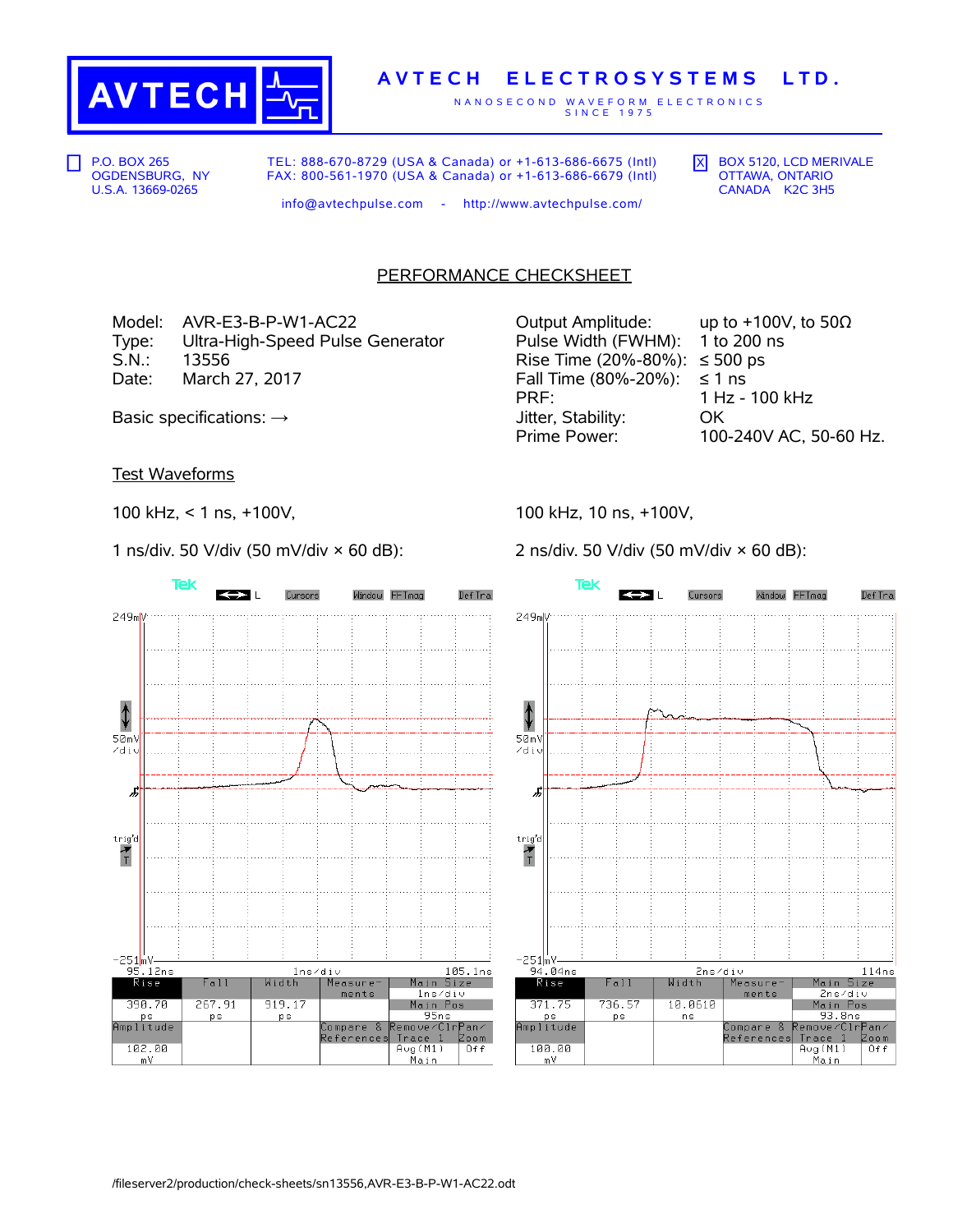50 ns/div. 50 V/div (50 mV/div × 60 dB):

100 kHz, 200 ns, +100V, leading edge,

2 ns/div. 50 V/div (50 mV/div × 60 dB):